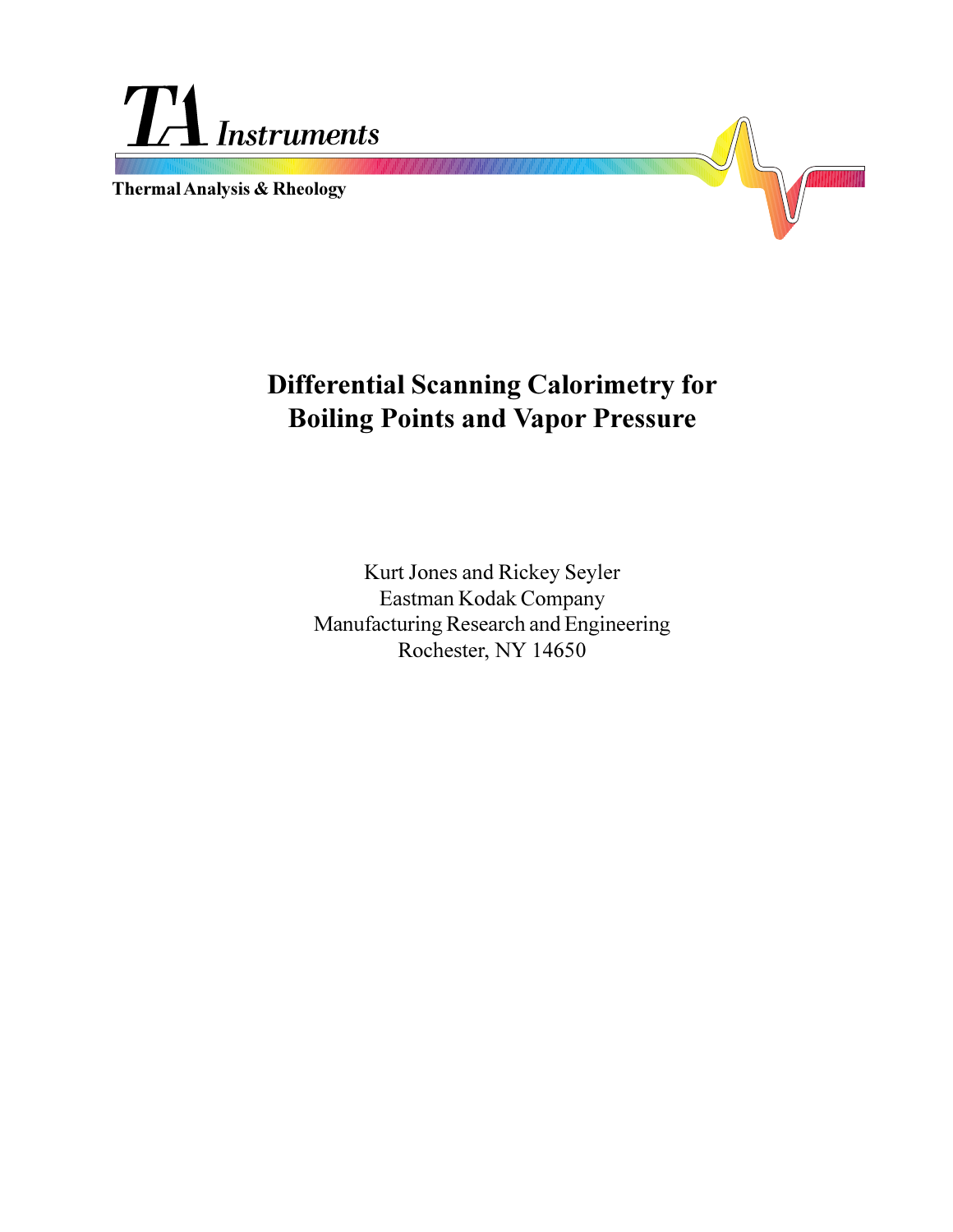# **Abstract**

Extensive vaporization of volatile specimens during heating in a differential scanning calorimeter (DSC) has limited the use of DSC for measuring boiling points or generating vapor pressure curves. This preboiling vaporization tends to broaden boiling endotherms, may exhaust the specimen before the actual boiling point, or can self-pressurize a sealed specimen. Recent efforts to increase the utility of DSC for studying volatile specimens have shown that a pinhole of 25 to 125 µm diameter in a hermetic sealed container or capillary flask sample containers are both capable of establishing the vapor-liquid equilibrium necessary to minimize specimen loss and to develop sharp boiling endo-therms. When used with heating rates of 5°C/min to 10°C/min in a pressure DSC, boiling temperature-pressure data pairs may be obtained over a typical pressure range of 7 kPa to 3 MPa. Fitting five or more of such T-p pairs with the Antoine equation:

$$
log P=A + B/(T+C)
$$
; T in °C

allows one to create a vapor pressure curve suitable for accurate interpolation of values. An examination of water in four laboratories using pinhole containers for differing portions of the pressure range 1KPa to 7 M Pa yielded T-p values within the 95% confidence limits of CRC Handbook tables.

# **Introduction**

Use of differential thermal analysis (DTA) to measure boiling points of pure liquids for determining their vapor pressure gained some notoriety during the 1960's  $(1-3)$ . Experimenters recorded the temperature of the boiling endotherm at a number of imposed pressures typically at or below ambient pressure. Graphical methods such as those discussed by Thompson (4) converted these temperature pressure pairs into vapor pressure curves.

Unique to many of these early DTA instruments was the use of thermocouple inserted glass capillary tubes to contain the liquid specimens. This sample configuration minimized escape of vapors and tended to establish refluxing at the boiling temperature which insured the vapor-liquid equilibrium necessary for a sharp endotherm and an accurate determination of the boiling temperature.

In differential scanning calorimeters (DSC), measurements on volatile specimens were fraught with difficulties arising primarily from the relatively large surface-to-volume ratios of specimens in DSC containers. These difficulties are amplified by any purge used in the DSC measurements where, for open pans, the specimens volatilized quickly causing broad endotherms and often, depletion of the specimen before the actual boiling temperature was reached (Figure la). Hermetically sealable containers were introduced to prevent loss of specimen but they still suffered from broad, sometimes multiple, endotherms and the added problem of self-pressurization (Figure lb). Addition of a pinhole in the lid of a volatile sample pan hermetically sealed was reported to result in sharp, accurate boiling endotherms (5) (Figure 1c). Farritor and Tao (6) further suggested placing a small metal ball over the pinhole to form in effect, a pressure release valve.

A 1976 review by Seyler (7) of the parameters affecting the determination of vapor pressure of pure liquids using differential thermal methods served as a basis for ASTM Committee E-37 on Thermal Methods to initiate efforts to establish a standard test method in the early 1980's. An interlaboratory test program conducted as part of this effort showed successful results were obtainable using DTA with thermocouple inserted capillary sample containers. However, despite the use of sealed specimens with pinholes in the lids, the DSC results lacked the precision and accuracy required for a standard method.

Use of DSC for measuring boiling points and determining vapor pressure received little further attention until 1992. Increasing health, safety and environmental concerns and more widespread availability of commercial pressure DSC equipment have encouraged reexamination of the DSC approach for establishing vapor pressure values. The discussion which follows highlights the successful description of DSC conditions necessary to improve the evaluation of volatile samples for boiling points and vapor pressure which has lead to an ASTM draft method.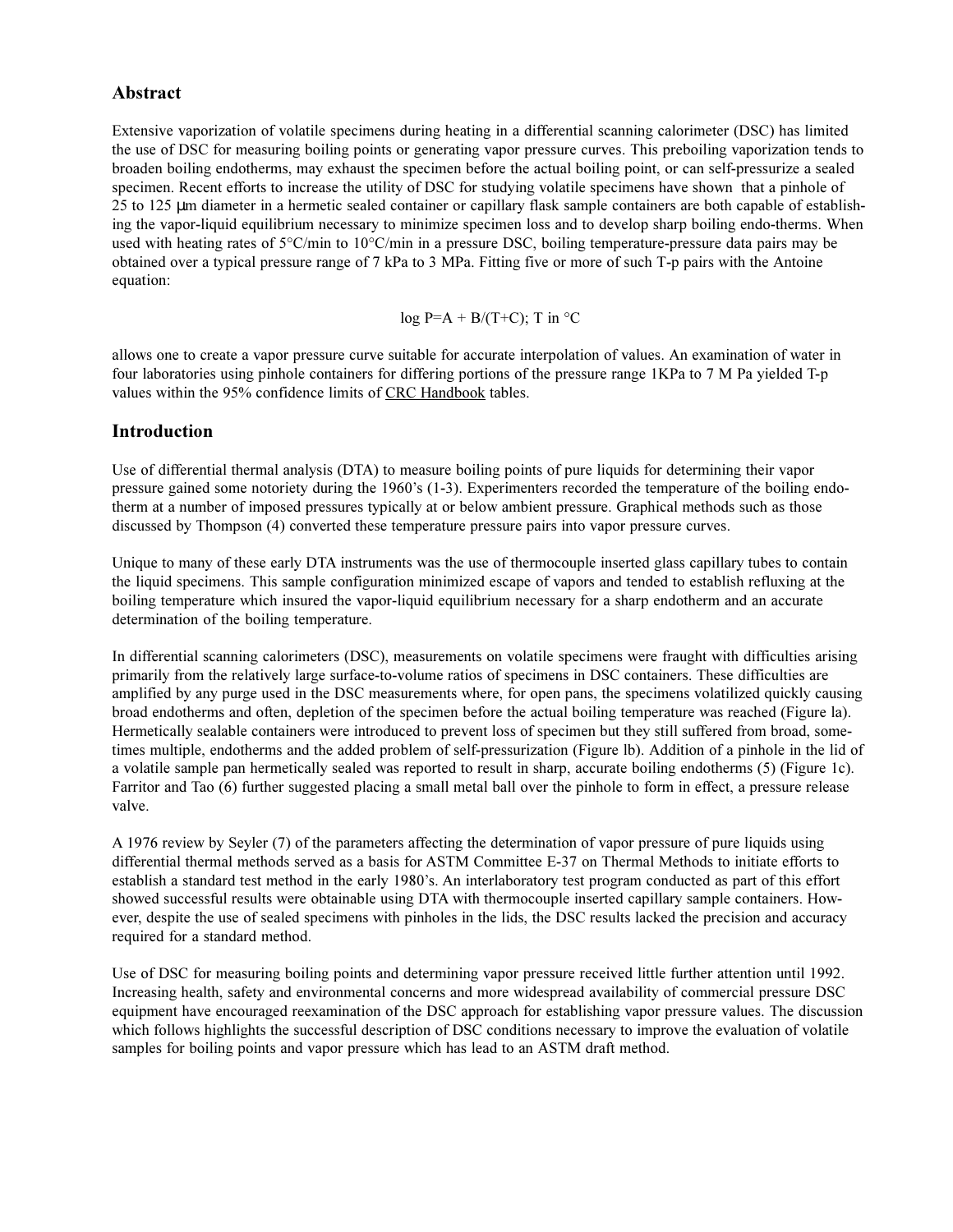# **Experimental**

An informational study was conducted by four members of ASTM task group E37.01.05 which include A.B. Butrow, U.S. Army ERDEC (Aberdeen Proving Ground, MD), R.B. Cassel, Perkin-Elmer Corporation (Norwalk, CT), C.W. Schaumann, TA Instruments, Inc. (New Castle, DE), and R.J. Seyler, Eastman Kodak Company (Rochester, NY). Pinholes in the lids of hermetic sealed containers (15µL to 40µL volumes) with diameters of 25, 51, 76, 127, 254, and 508µm were tested in a partial matrix study. Other variables included heating rates of 5°C/min, 10°C/min, 20°C/min, and 50°C/min; specimen sizes from 0.2mg to 6mg; and pressure ranging from 1.3kPa to 7MPa of nitrogen. Materials used in this study included water, o-xylene, toluene, phenyl ether, ethylbenzene, dioxane, cyclohexane, and diethyl malonate. DSC instrumentation used in this study included a Mettler DSC 27HP, TA Instruments DSC 910 with HPDSC cell, Perkin-Elmer System 7 with HPDSC accessory, and Perkin-Elmer DSC2 with HPDSC accessory.

Capillary flask containers were evaluated in a TA Instruments DSC 910, a Seiko 210 DSC, and a Mettler DSC 27HP at a heating rate of 10°C/min with 2.4mg to 5.4mg specimens of o-xylene, ethylbenzene, or water. Both the TA Instruments and Seiko instruments were operated at ambient pressure while the Mettler instrument was operated in the l0kPa to 2MPa nitrogen pressure range.

# **Discussion**

Use of DTA or DSC for vapor pressure studies is possible because of the unique thermodynamic conditions for boiling. When the temperature of a liquid is increased, the pressure of the vapor in equilibrium with the liquid increases as more of the surface molecules achieve sufficient kinetic energy to escape the condensed phase. When this vapor pressure equals the external pressure on the vapor space, the liquid boils isothermally at that temperature. If one changes the applied pressure, the temperature at which boiling occurs changes a corresponding amount. Since DTA and DSC instrumentation are intended to measure the temperatures of transitions in materials, determining vapor pressures by measuring the boiling temperature at several different pressures is a natural application of these differential thermal methodologies.

As already noted in the introduction, the application of DSC for measuring boiling points encountered difficulties because of the specimen geometry. Because the liquid has a vapor pressure below the boiling temperature, some fraction of the condensed phase will evaporate to satisfy the vapor-liquid equilibrium at the current temperature. This evaporative loss of the specimen will be controlled by the surface area of the specimen, the volume of the vapor space, and the material's vapor pressure determined by the temperature. In DSC the surface-to volume ratio promotes evaporation and both the internal furnace volume of a DSC and the use of a purge require a considerable fraction of the specimen to evaporate even at relatively low temperatures.

Encapsulating the specimen in a hermetic container eliminates the removal of material by the purge and reduces the volume of vapor space to a level that will only require a small percentage of a typical specimen mass to satisfy the vapor liquid equilibrium. The difficulty with the hermetic container is that it self pressurizes with heating which leads to broadening of the boiling endotherm, multiple endotherms, distortion of the container, or even rupture of the container. Even when a single endotherm is recorded, the actual pressure associated with the observed boiling temperature is not known and curvature in the leading edge of the endotherm adds to the uncertainty of the real boiling temperature.

While addition of a pinhole to otherwise hermetically sealed specimens appeared to be the solution to the DSC dilemma for volatile specimens, the large variability encountered in the interlaboratory test data encountered by ASTM E37 suggested the pinhole was not a satisfactory approach. In 1992 Perrenot, de Valliere, and Widman (8) defined conditions in the DSC leading to a "self generated atmosphere" which resulted in excellent peak shapes at pressures between 0.1MPa and 1.8 MPa for water. These conditions were achieved using a pinhole between 30um and 50um with approx. 2.5 mg specimens and a  $1^{\circ}$ C/min heating rate. This pinhole size is significantly smaller than generally used previously and represents the key to success. It must be small enough to restrict diffusion of vapor molecules into the purge to a rate less than that through the vapor space inside the specimen container, yet be sufficiently large to minimize any selfpressurization.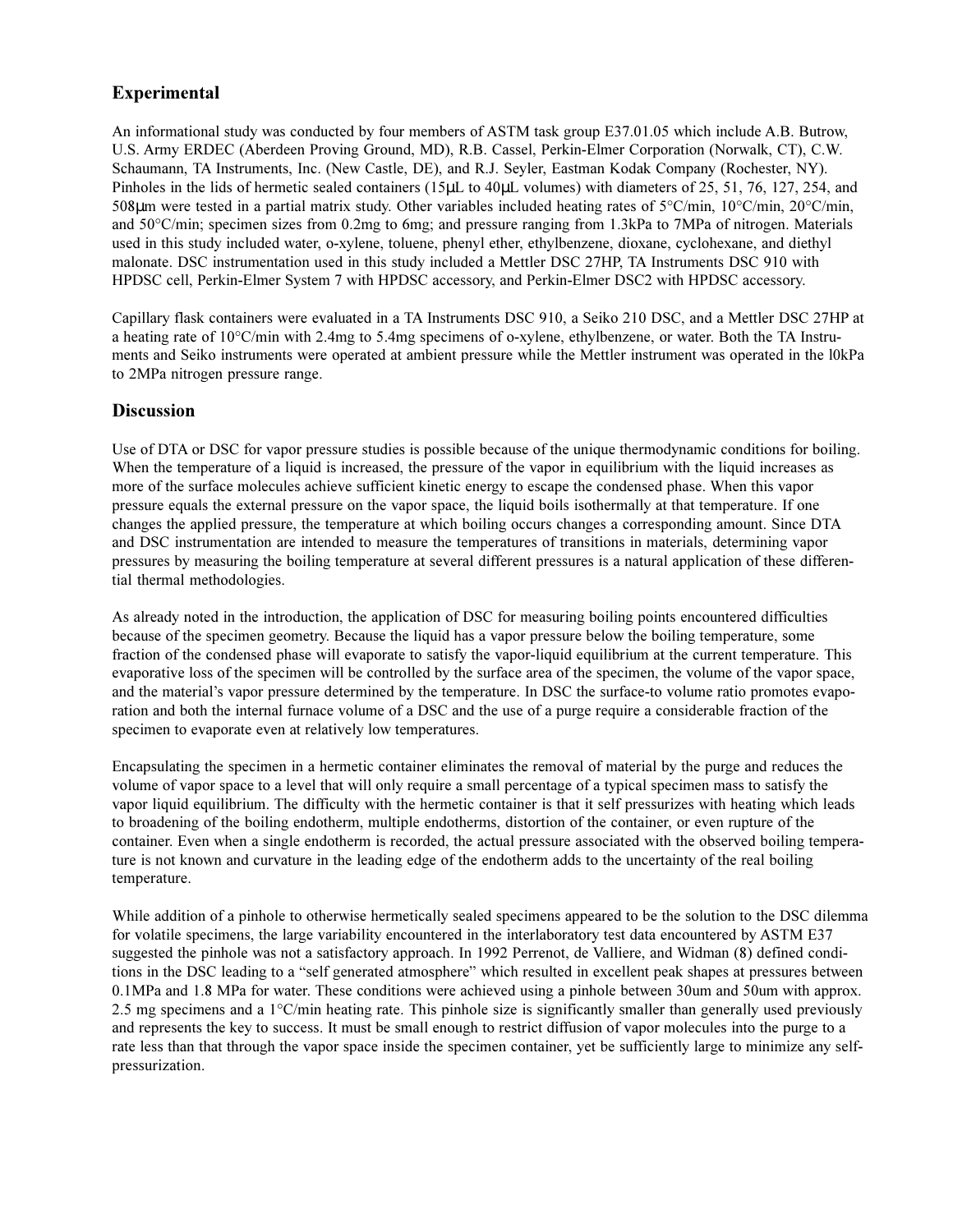Utilizing the concept of attaining "capillary equivalence, Jones and Seyler (9) literally coupled a short capillary stack to a glass specimen container to achieve the same diffusion limiting effects as the pinhole of Perrenot, et al. These 25uL volume flat-bottomed capillary flasks included an llmm x 1mm i.d. capillary neck (Figure 2). Although the capillary diameter is much larger than the pinhole, it is compensated for by the greater length. Though technically acceptable for use with liquids, these capillary flasks would have required some modification to the furnace covers in many of the commercial DSC instruments or a reduction in the length of the capillary neck.

The reinstated ASTM task group E37.01.05 opted to reexamine the pinhole approach using the Perrenot, de Valliere, and Widman conditions as a reference. They undertook a partial matrix information study to verify the Perrenot, et al findings and to define practical limits for the experimental parameters used. This study indicated consistently sharp endotherms with no appreciable preboiling vaporization could be obtained when pinholes of 25 to 127µm diameter were employed with heating rates of 5°C/min to 10°C/min. Use of heating rates 2 > 20°C/min tended to reveal some distortion in the peaks and consistently higher temperatures indicative of overpressures within the specimen container. The larger diameter pinholes studied (254 to 508µm) yielded endotherms more typical of open pan configurations. It was, however, noted that considerable reduction in leading edge curvature of the endotherms for the 254 $\mu$ m pinhole was possible when heating rates in excess of 10°C/min were attempted.

More recently, Contreras, Girela, and Parera (10) reported pinhole diameters of 0.4mm were suitable for vapor pressure studies in the pressure range 0.7kPa to 40kPa. These pinholes are significantly larger than those examined in the ASTM study but smaller than typically employed previously. The success of these larger pinholes is their use of somewhat larger specimen sizes of 5 mg and heating rates of 15°C/min. These results actually confirm the ASTM findings that pinholes of diameter greater than 127µm may be successful if the heating rate is sufficiently fast to overcome vapor losses through the pinhole.

A final comment about the quality of the pinhole is worth mentioning. Figure 3 illustrates one of several distortions of the boiling endotherm which was encountered when other than "clean pinholes were used. Not only is it necessary to control the size of the pinhole but it is also necessary to insure a clean uniform opening. In recognition of these requirements, laser drilled pinhole lids with hole diameters between 51 and 76µm are now commercially available.

Caution should be taken when attempting to measure boiling points at pressures above ambient, especially for organic materials. As a general rule of thumb, one can anticipate the boiling point will increase 1°C for every l0kPa of pressure increase above ambient. Retaining many organics in the condensed phase much beyond their normal boiling point will result in decomposition. Similarly, addition of pressure will enhance the effective reactivity of oxygen at the sample surface. Care should be taken to avoid the presence of oxygen in the specimen vapor space when employing elevated pressures, particularly above 1MPa. Its presence will result in partial oxidation on heating and a change in the vapor pressure.

Another procedural complication which has been encountered is that of poor seals. These may result from a bad crimp or because of sample or other debris on the seal area of the hermetic containers. In such instances the pinhole size is effectively enlarged and conditions more like an open pan occur or multiple peaks are observed as liquid escapes from the seal area. Thus care should be taken to insure a clean seal area and a complete cold weld seal before initiating a measurement.

Putting these findings into practice allows one to conveniently measure the boiling point of pure liquids using DSC. Repeating the measurement at 5 or more pressures throughout the pressure range of interest results in a set of T-p data pairs which may be used to establish the vapor pressure of the material being investigated. A vapor pressure curve such as Figure 4 may be generated by simply plotting the T-p pairs as  $log P$  vs  $1/T(K)$ . It is, however, recommended that a curve be fitted to these data pairs. For narrow pressure ranges it is possible to perform a least squares fit of these points for a vapor pressure curve represented by the Clausius-Clapeyron equation (4).

#### $A + B/T$ , T in K

The vapor pressure curve is actually 'S' shaped between the triple point and the critical point. This curvature arises because the enthalpy of vaporization is not independent of temperature nor is the vapor necessarily an ideal gas at all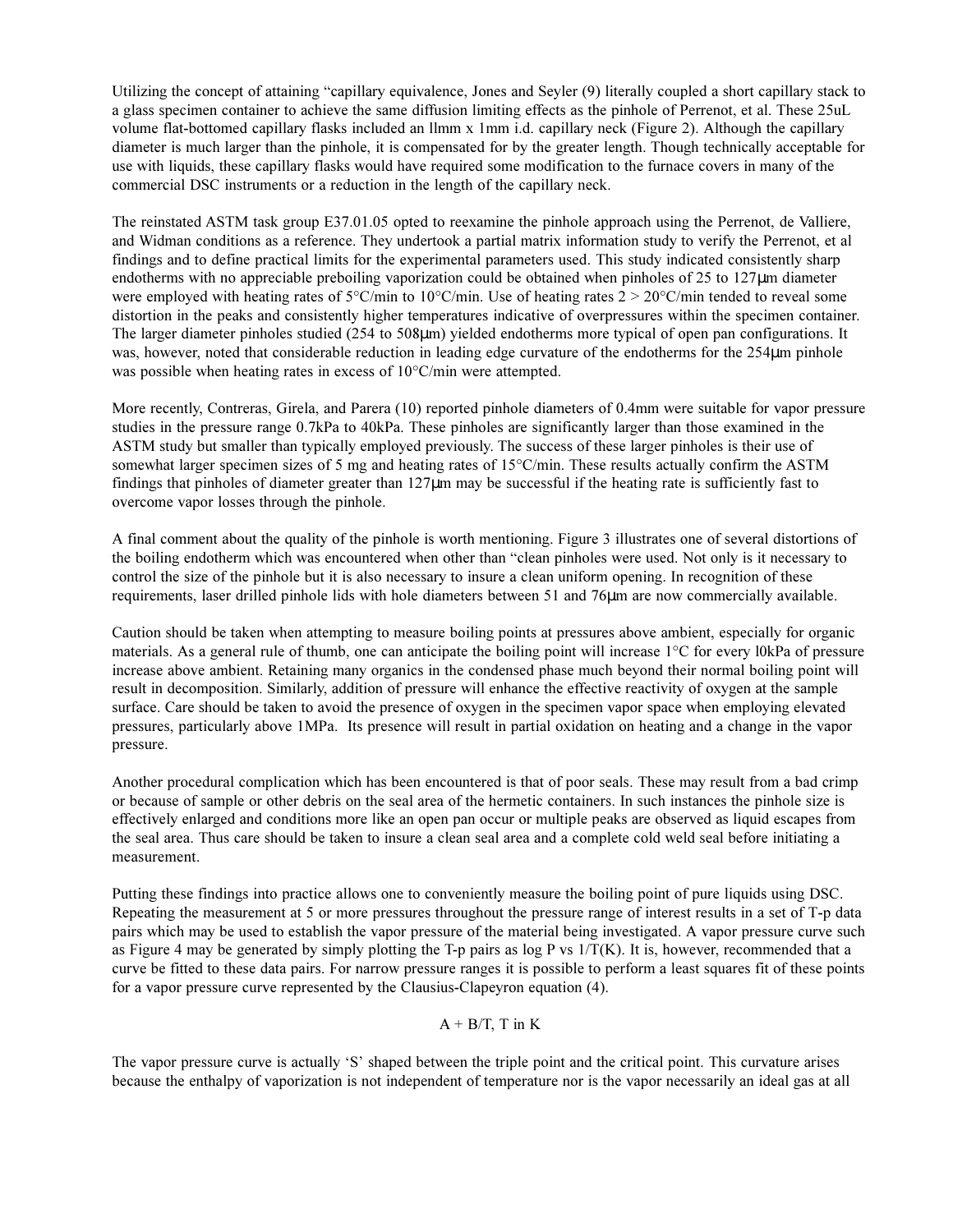temperatures. Both the constancy of delta H and the ideal gas behavior are assumed for the Clausius Clapeyron equation and are the reason this straight line equation has led to serious extrapolation errors in predicting vapor pressure at temperature extremes. A better fit for vapor pressure curves is achieved with a nonlinear regression of logP vs 1/°C as the Antoine equation:

$$
logP = A + B/(T+C)
$$
, T in °C.

with typical values of the Antoine constants being  $A=6-7$ ,  $B=1200-1700$ , and  $C=215-240$ . This improved fit is especially true for wider pressure ranges and is appropriate for studying materials between their triple point to 75% of their critical point (4).

Putting this all together, each of the four laboratories in the ASTM information study examined water over different portions of the pressure interval 1kPa to 7MPA as part of their individual contributions. Their combined results are shown in Figure 5 along with a fit of the CRC Handbook (11) values of water. All measured values were within the 95% confidence interval for the Antoine equation of the reference values. Back (12) recently reported repeated vapor pressure measurements of water over a narrower temperature range agreed within 2.4% of reference values. This success has led to a draft method for determining vapor pressure of pure liquids by DSC from ASTM E37.01.05.

### **Recommendations**

The historical difficulties encountered when attempting to measure the boiling point of pure liquids with DSC can be minimized by using hermetic containers with very small pinholes and moderately slow heating rates. Hermetic containers with a capacity of less than 50 µL, a specimen size of 2mg to 4mg, a heating rate of 5°C/min to 10°C/min, and a "clean" pinhole of diameter 25 to 127 $\mu$ m are the preferred experimental parameters for this application of DSC.

If these measurements are to be used to generate a vapor pressure curve, a minimum of 5 boiling point measurements should be determined at different pressures throughout the range of interest. A practical range of pressures for this approach is 7kPa to 2MPa. It is recommended the T-p pairs be fitted with a nonlinear regression of logP vs 1/T, °C to the Antoine equation.

# **References**

- 1. D.A. Vassallo and J.C. Harden, Anal. Chem, 34 (1962), 132.
- 2. H.R. Kemme and S.I. Kreps, J. Chem Eng. Data, 14 (1969), 98.
- 3. A.A. Krawetz and T. Tovrog, Rev. Sc. Instrum, 35 (1962), 1465.
- 4. G.W. Thompson, Chemical Reviews, 38 (1946), 1.
- 5. Perkin-Elmer Thermal Analysis Newsletter, No.7, 1967.
- 6. R.F. Farritor and L.C. Tao, Thermochimica Acta, 1 (1970), 297.
- 7. R.J. Seyler, Thermochimica Acta, 17 (1976), 129.
- 8. B Perrenot, P. de Valliere, and G. Widman, J. of Thermal Analysis, 38 (1992), 381.
- 9. K. Jones and R.J. Seyler, presentation to ASTM E37.01.05 Task Group September 17, 1992, Atlanta, GA.
- 10. M.D. Contreras, F. Girela, and A. Parera, Thermochimica Acta, 219 (1993), 167.
- l l . CRC Handbook of Chemistry and Physics, 66th Edition, R.C. Weast, Ed., CRC Press, Boca Raton (1985), D189-191.
- 12. D. Back, presentation to ASTM E37.01.05 Task Group, March 28, 1994, Philadelphia, PA.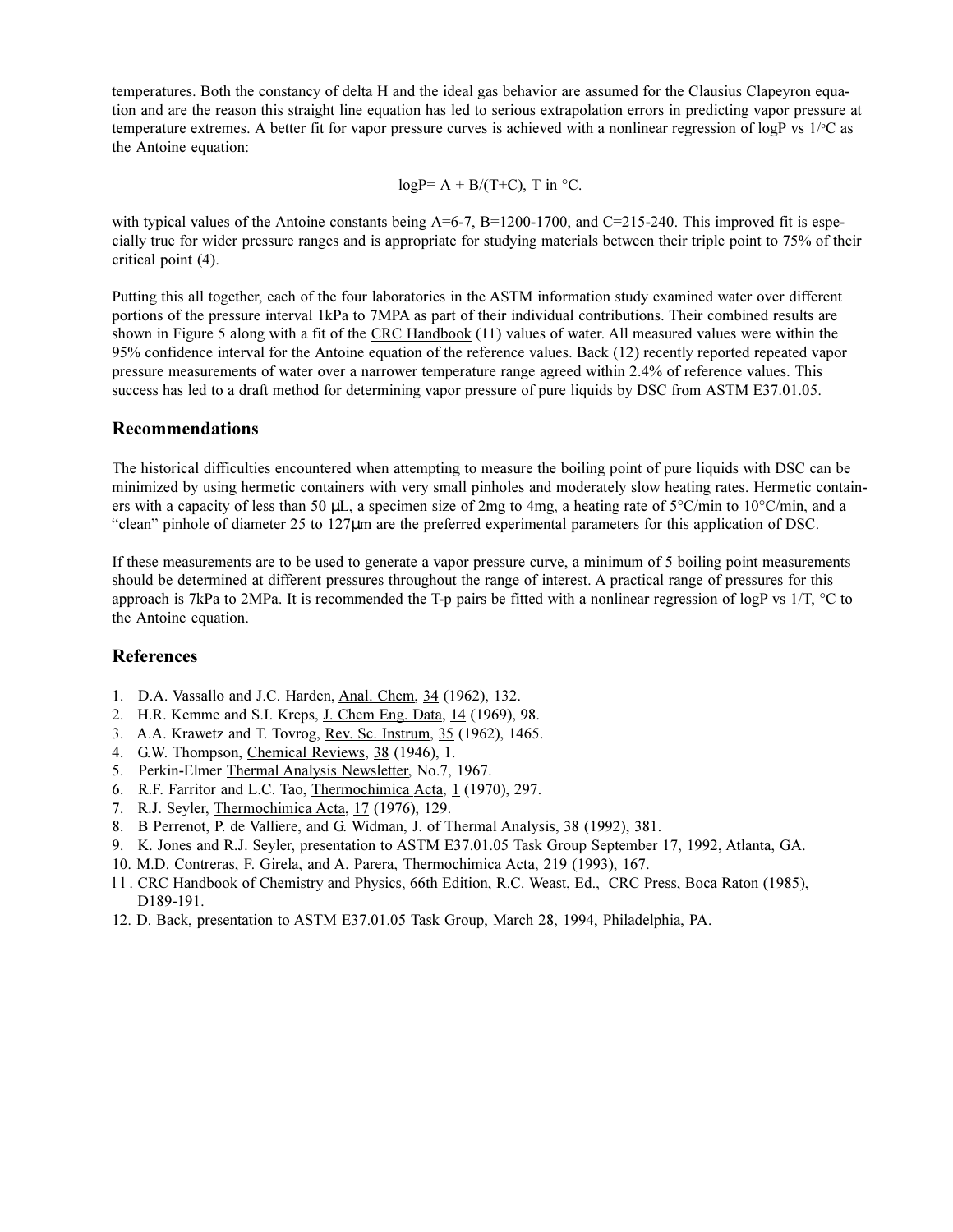

**Temperature**

**Figure 2. CAPILLARY FLASK FOR LIQUIDS IN DSC**

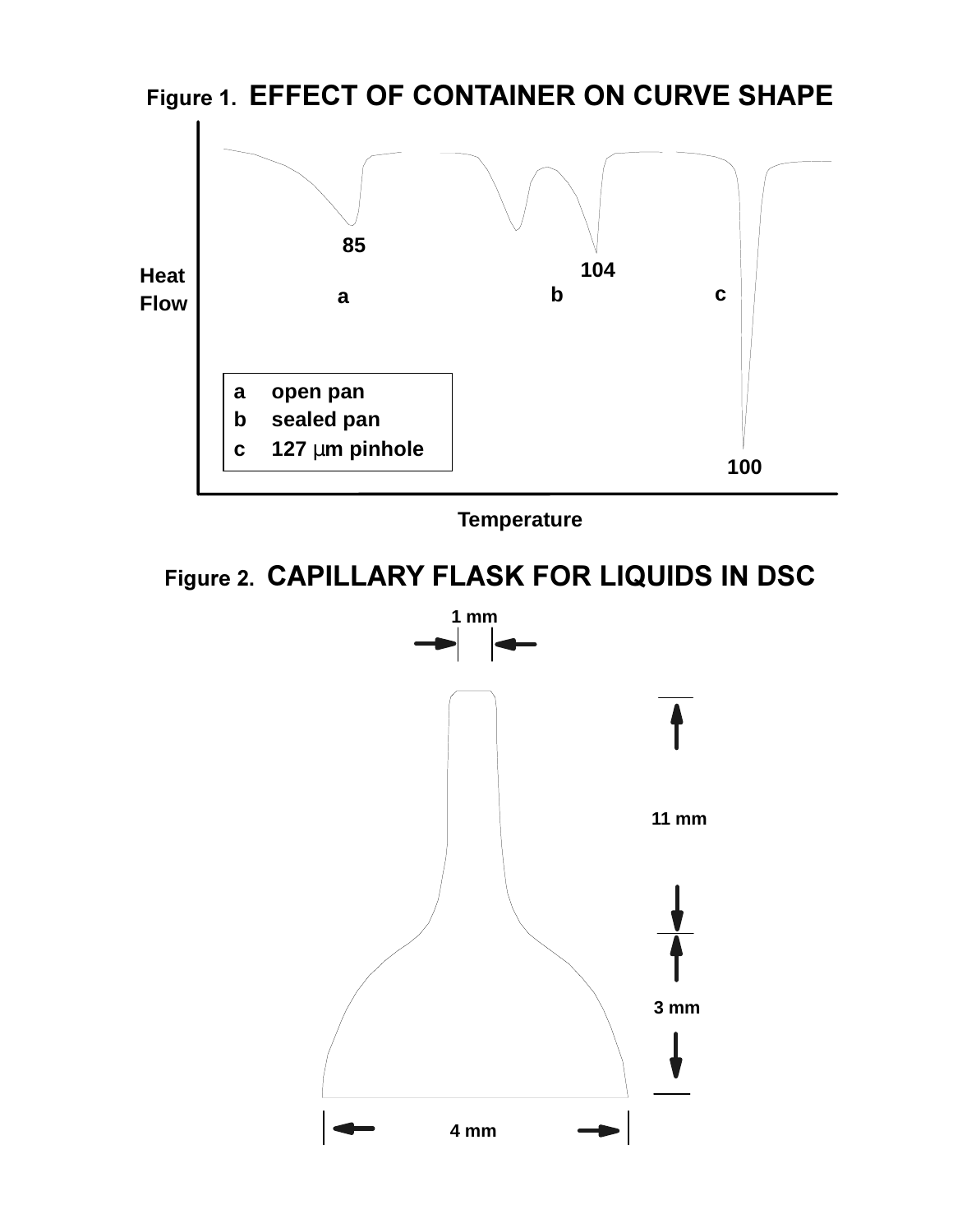

# **Figure 4. VAPOR PRESSURE PLOT OF MEASURED POINTS WITH CLAUSIUS-CLAPEYRON FIT**